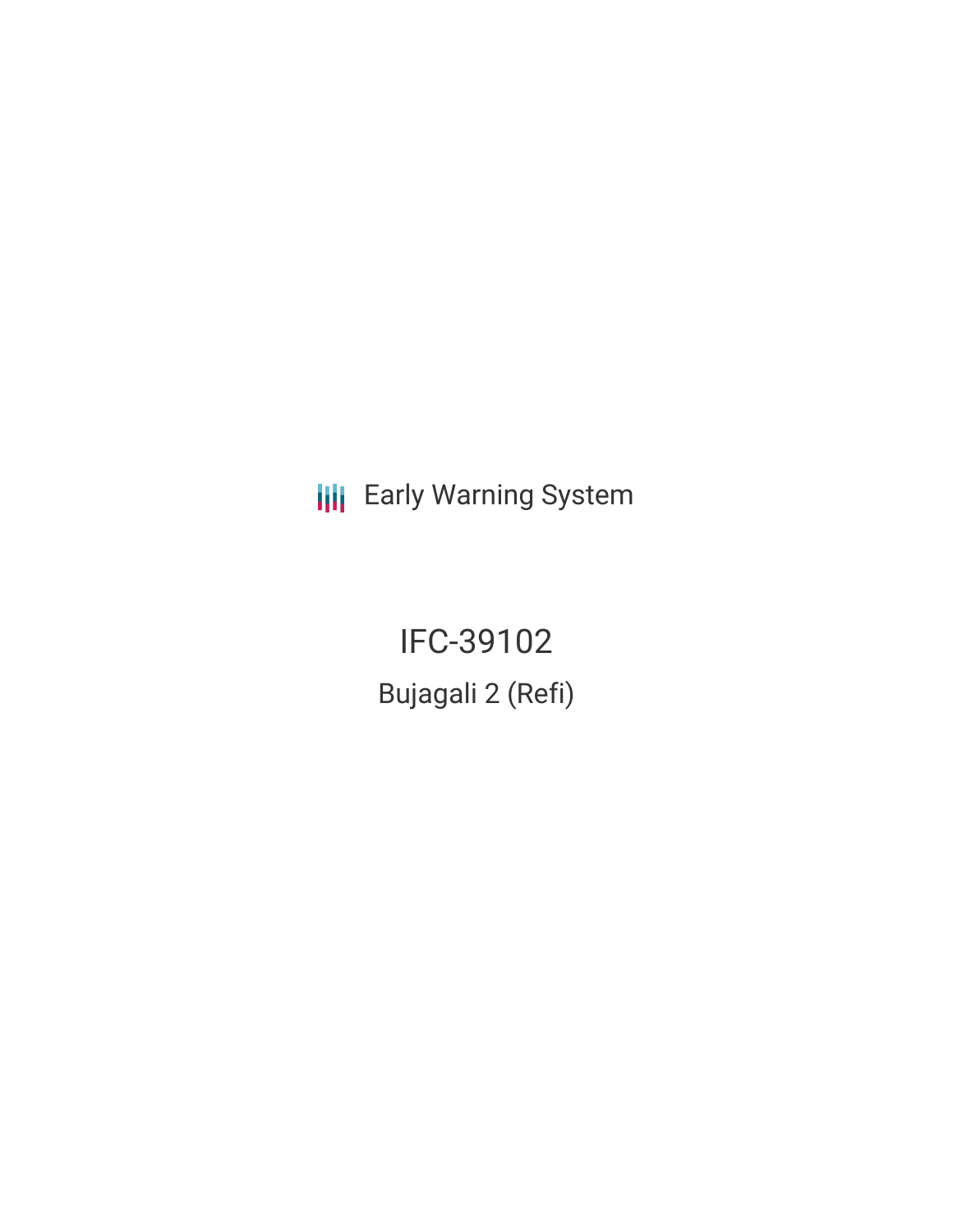# **Quick Facts**

| <b>Countries</b>               | Uganda                                  |
|--------------------------------|-----------------------------------------|
| <b>Financial Institutions</b>  | International Finance Corporation (IFC) |
| <b>Status</b>                  | Proposed                                |
| <b>Bank Risk Rating</b>        | Α                                       |
| <b>Borrower</b>                | <b>BUJAGALI ENERGY LIMITED</b>          |
| <b>Sectors</b>                 | Infrastructure                          |
| <b>Investment Amount (USD)</b> | \$100.00 million                        |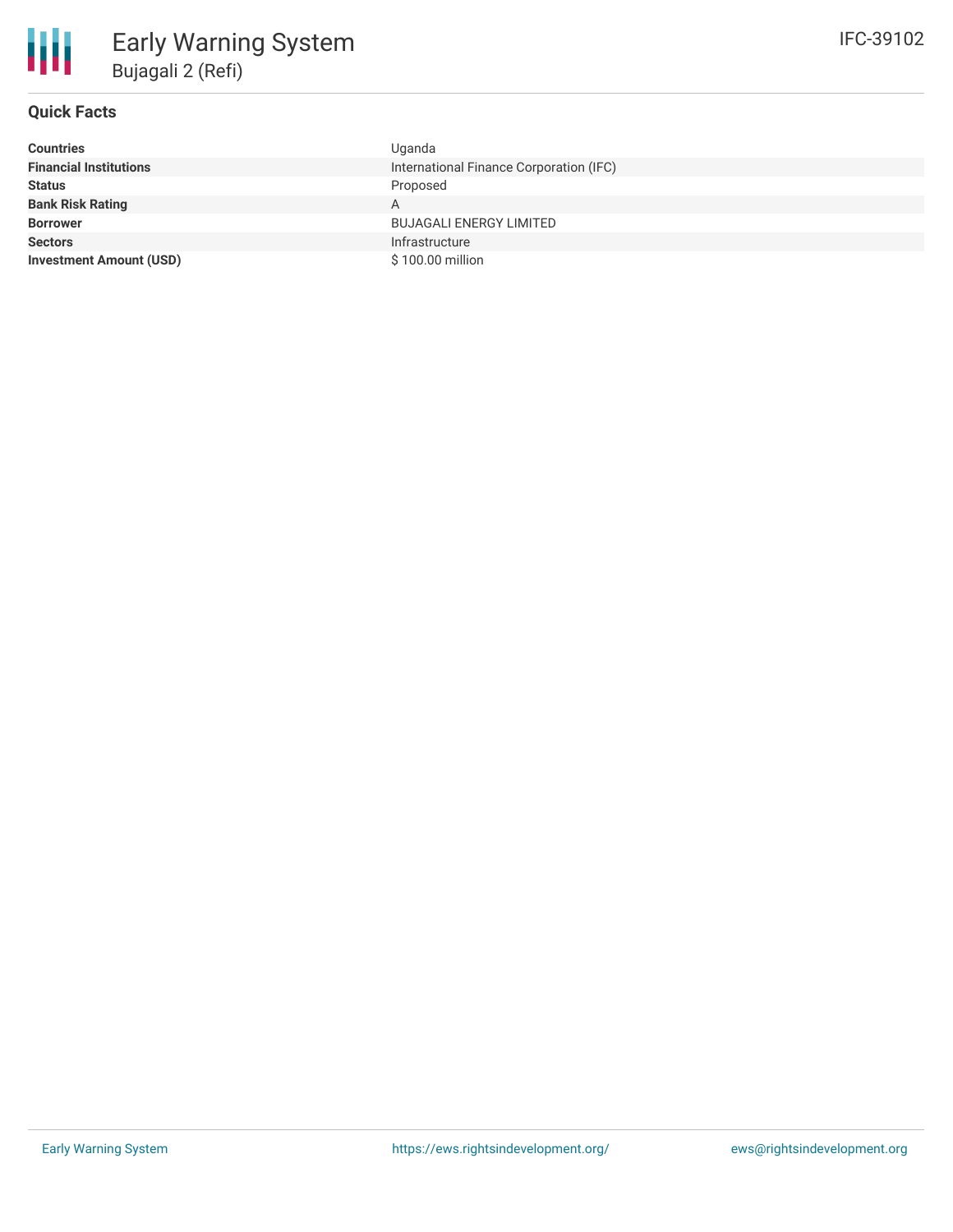

# **Project Description**

The Bujagali 2 (Refi) project involves a proposed refinancing of the existing debt of an existing client, Bujagali Energy Limited (BEL, project #24408), which owns and operates a 250 MW hydro power project (HPP) at Dumbbell Island, on the Nile River 8 km north of Jinja, Uganda. The Bujagali HPP was commissioned in 2012 and has been operating since that time. IFC's proposed contribution to the refinancing is \$100 million for its own account, out of an approximately \$500 million package. The purpose of the refinancing is to lengthen the tenor of the loans thereby reducing the amount of the loans' annual debt service and, in turn, lowering the project's tariff, and making electricity in Uganda more affordable. The proposed investment is not expected to result in any change to the physical or operational footprint of the HPP or to its power transmission arrangements.BEL's headquarters are in Jinja, Uganda. The project sponsors are a consortium of AKFED group companies (AKFED, Industrial Promotion Services (Kenya) Ltd and Jubilee Insurance), CDC UK and SG Bujagali Holdings, Ltd., an affiliate of Sithe Global Power LLC (US, Sithe Global). Operations and maintenance (O&M) activities are contracted out to O&M Energy Uganda Limited (OME) under a long-term operations and maintenance agreement. OME is a subsidiary of Spain-based Gas Natural Fenosa (GNF). GNF, through various subsidiary companies, operates approximately 100 power plants around the world, some of which are hydro power projects. The HPP is an Independent Power Producer (IPP) which sells electricity to Uganda Electricity Transmission Company Ltd (UETCL) under a 30-year Power Purchase Agreement signed on December 6, 2007.The HPP comprises 5 x 50 MW turbine generators within a 28 meter (m) high earth-filled dam and spillway works. The reservoir covers an area of 388 hectares (ha) extending back to the tailrace area of the upstream 180 MW Nalubaale HPP and 200 MW Kiira HPPs. A 183 MW HPP is currently under construction at Isimba, 32 kilometers downstream; completion is expected in the near future. The Isimba HPP will evacuate all of its power through a transmission line connected to the Bujagali switchyard. The Bujagali HPP is linked into the national grid via three separate lines, including a 90-kilometer 132 kV transmission line connecting to substations in Kawanda and Mutundwe, and two separate 5-kilometer 132 kV transmission lines connecting to the Nalubaale HPP and Tororo that were constructed prior to the original Bujagali project. BEL performed construction management activities on behalf of UETCL, Uganda's national transmission company for the line connecting to the substations in Kawanda and Mutundwe. Further details pertaining to the project description, technical characteristics and environmental, health & safety and social (E&S) impacts and associated documentation for the original Bujagali Energy Ltd. project (disclosed in 2006) may be found using the following public disclosure link:https://disclosures.ifc.org/#/projectDetail/ESRS/24408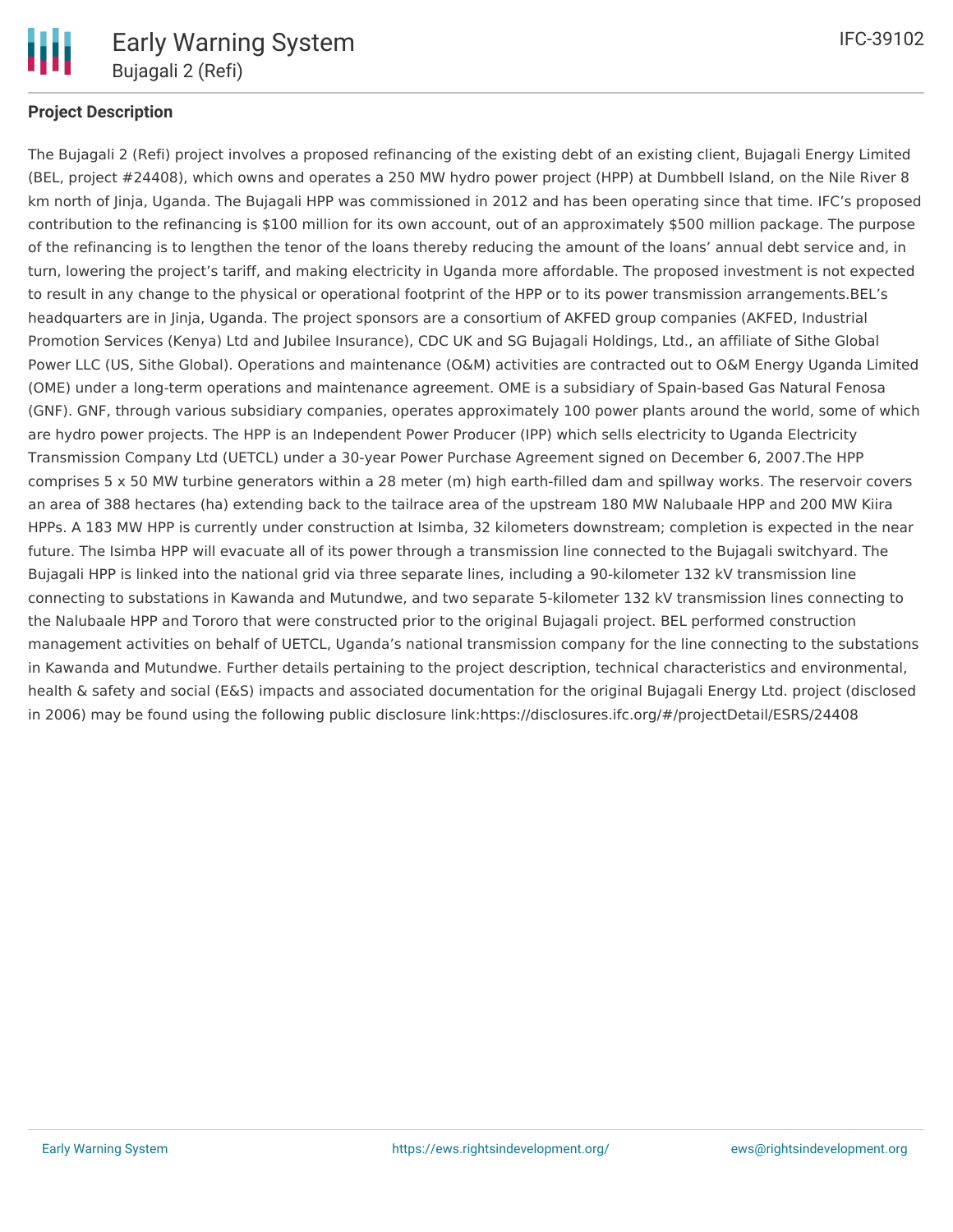### **Investment Description**

• International Finance Corporation (IFC)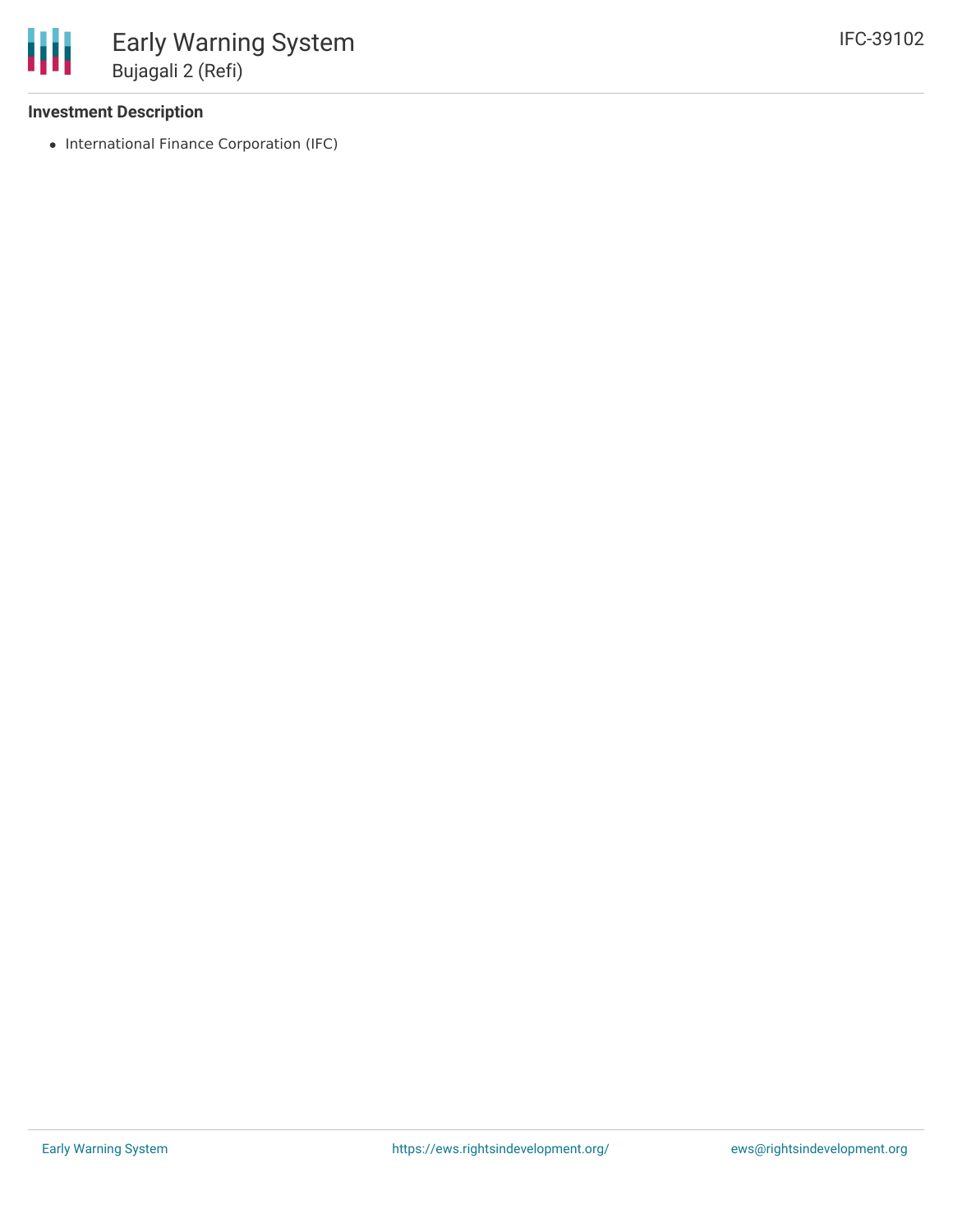## **Contact Information**

Ш

John Berry General Manager 8km Kayunga Rd. Kikubamutwe PO Box 186 Jinia, Uganda +256434132532/3 jberry@bel.co.ug www.bujagali-energy.com

### ACCOUNTABILITY MECHANISM OF IFC

The Compliance Advisor Ombudsman (CAO) is the independent complaint mechanism and fact-finding body for people who believe they are likely to be, or have been, adversely affected by an IFC or MIGA- financed project. If you submit a complaint to the CAO, they may assist you in resolving a dispute with the company and/or investigate to assess whether the IFC is following its own policies and procedures for preventing harm to people or the environment. If you want to submit a complaint electronically, you can email the CAO at CAO@worldbankgroup.org. You can learn more about the CAO and how to file a complaint at http://www.cao-ombudsman.org/